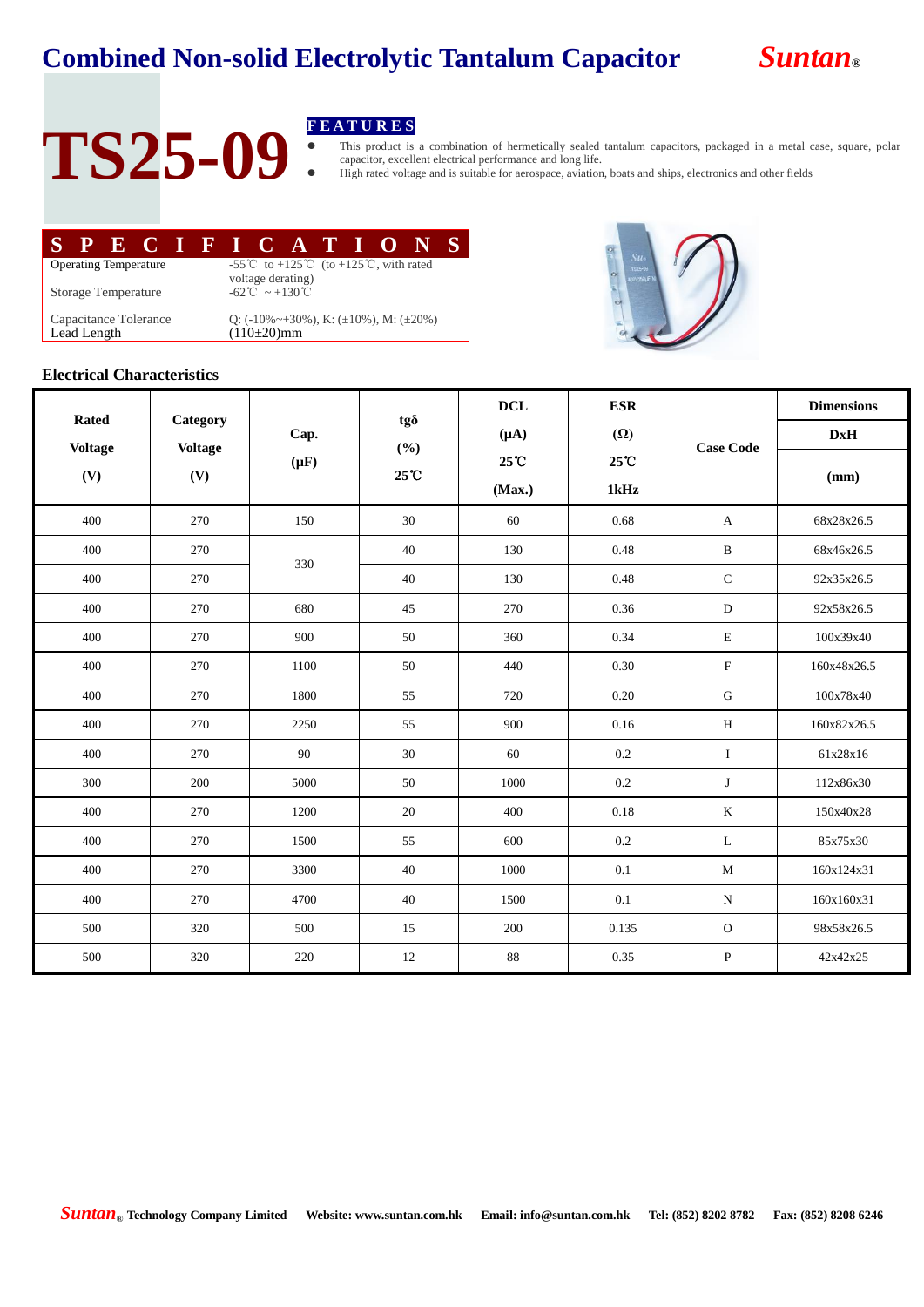## **TS25-09**

### **Dimensions (unit: mm)**

.





 $24 \pm 0.$ 

2TYP

 $92 \pm 1$ 

 $4 - R3$ 

**92x35x26.5 92x58x26.5**  $26.5 \pm 1$  $26.5 \pm 7$  $\infty$ π 3 TYP 3 TYP  $30 \pm 0.4$ 4  $53 \pm 0.$  $47 \pm 1$  $58 \pm 1$  $35 \pm 1$  $24 \pm 7$ 

 $4 - R3$ 

 $24 \pm 0.2$ TYP

 $92 \pm 1$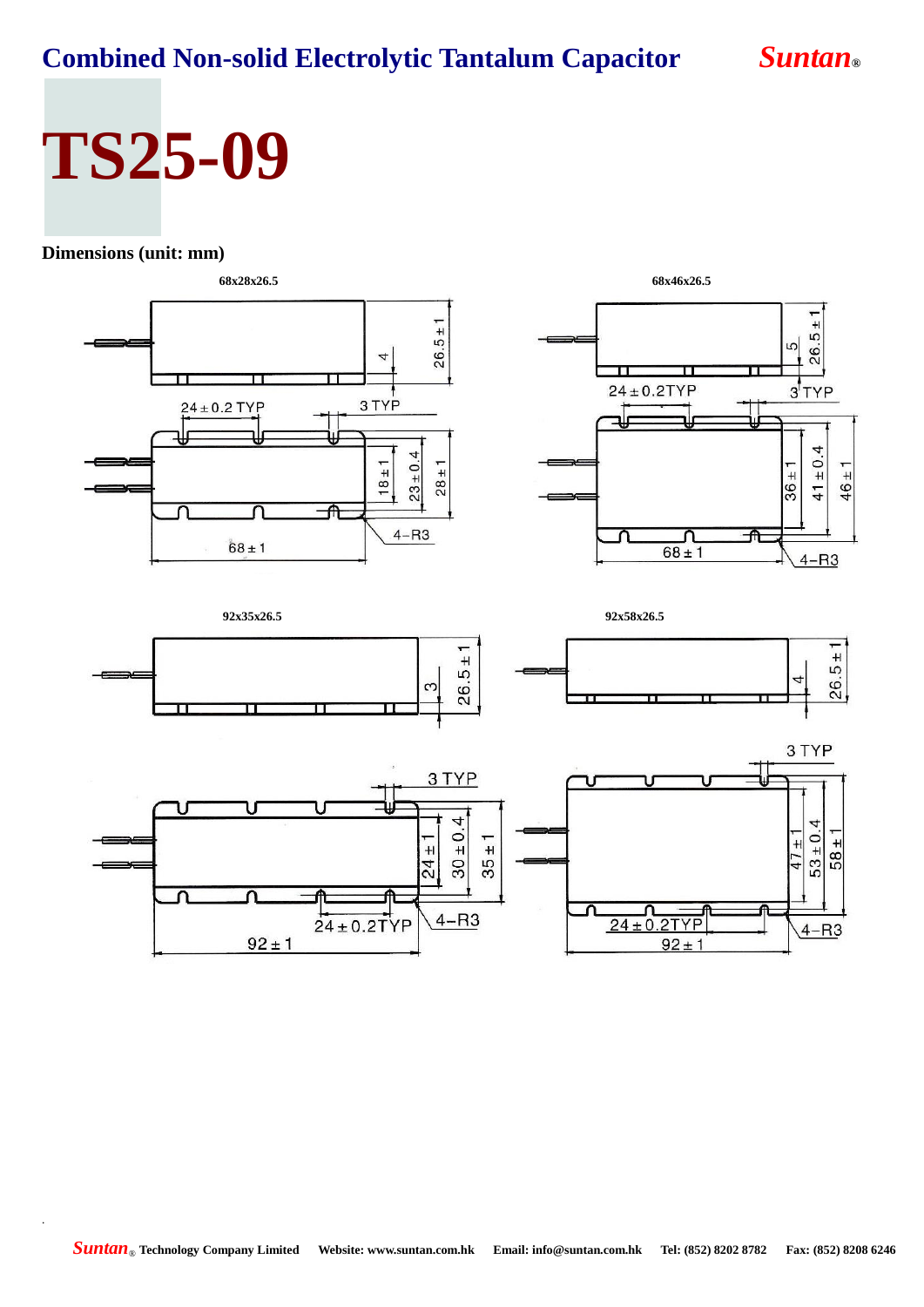# **TS25-09**

#### **Dimensions (unit: mm)**



*Suntan*® **Technology Company Limited Website: www.suntan.com.hk Email: info@suntan.com.hk Tel: (852) 8202 8782 Fax: (852) 8208 6246**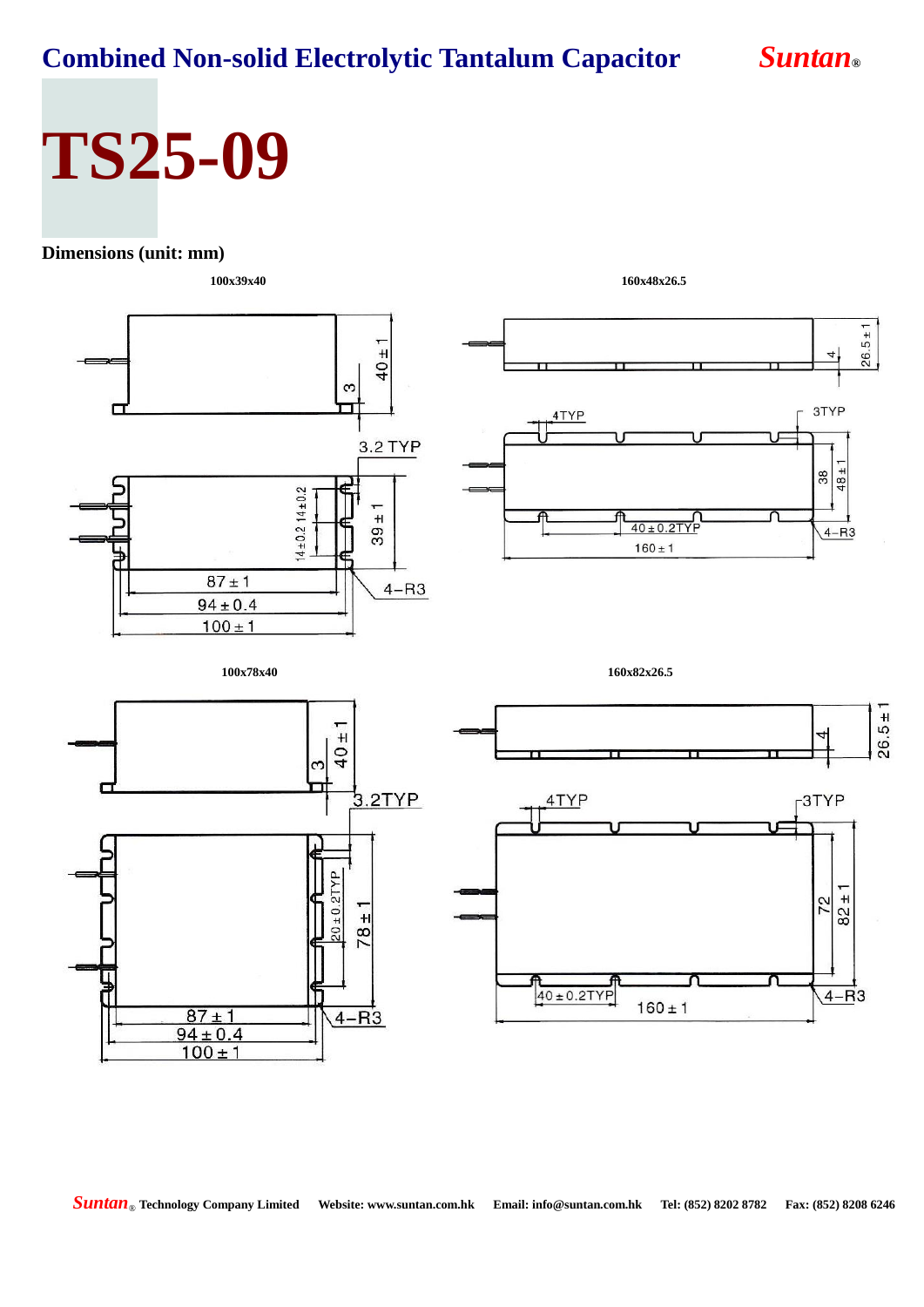## **TS25-09**

### **Dimensions (unit: mm)**